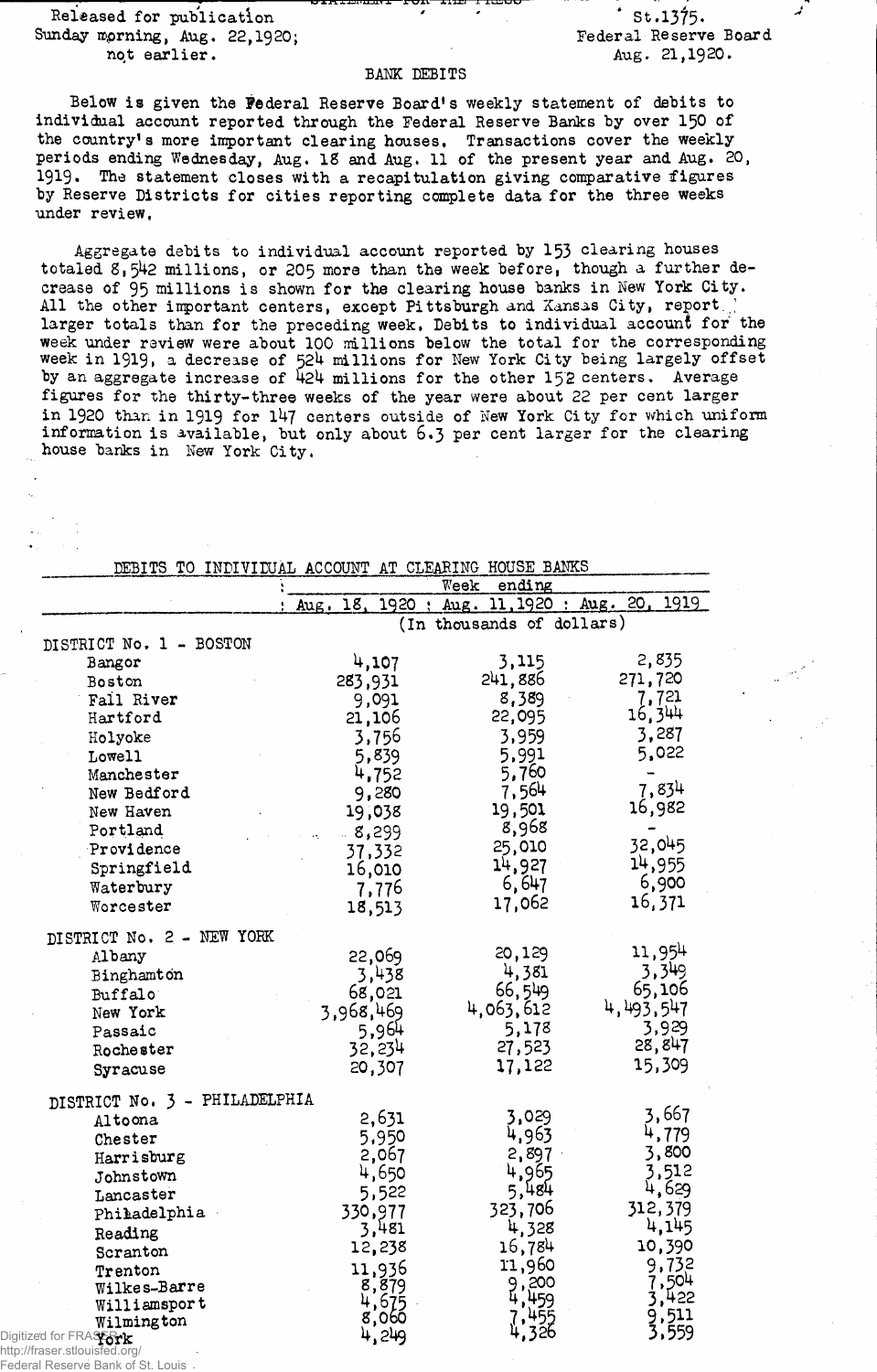| DEEITS TO INDIVIDUAL ACCOUNT AT CLEARING HOUSE BANKS |                       |                       | Week | ending           | st.1375a                   |
|------------------------------------------------------|-----------------------|-----------------------|------|------------------|----------------------------|
|                                                      | 18.<br>$Au\ddot{a}$ . | 1920<br>$\mathcal{L}$ | Aug. |                  | 1919<br>11,1920 : Aug. 20, |
|                                                      |                       |                       |      |                  | (In thousands of dollars)  |
| DISTRICT No. 4 - CLEVELAND                           |                       |                       |      |                  |                            |
| Akron                                                | 27,988                |                       |      | 21,083           | 23,847                     |
| Cincinnati                                           | 61,543                |                       |      | 60,952           | 55,788                     |
| Cleveland                                            | 180,501               |                       |      | 163,831          | 154,314                    |
| Columbus                                             | 29,486                |                       |      | 31,927           | 27,519                     |
| Dayton                                               | 11,734                |                       |      | 11,964           | 12,125                     |
| Erie                                                 | 8,517                 |                       |      | 8,048            | 6,422                      |
| Greensburg                                           | 6,538                 |                       |      | 4,569            | 4,008                      |
| Lexington                                            | 5,803                 |                       |      | 4,400            | 4,402                      |
| Oil City                                             | 3,589                 |                       |      | 3,527            | 2,665                      |
| Pittsburgh                                           | 170,715               |                       |      | 181,489          | 142,074                    |
| Springfield<br>Toledo                                | 3.446                 |                       |      | 3,262            | 3,585                      |
| Wheeling                                             | 31,249                |                       |      | 30,810           | 29,053<br>6,618            |
| Youngstown                                           | 9,440                 |                       |      | 8,788            | 13,962                     |
|                                                      | 13,805                |                       |      | 16,022           |                            |
| DISTRICT No. 5 - RICHMOND                            |                       |                       |      |                  |                            |
| Baltimore                                            | 109,118               |                       |      | 104,674          | 110,080                    |
| Charleston                                           |                       | 6,113                 |      | 7,895            | 5,929                      |
| Charlotte                                            |                       | 7,412                 |      | 6,882            | 5,900                      |
| Columbia                                             |                       | 4,972                 |      | 4,915            | 5,572                      |
| Huntington                                           |                       | 6,199                 |      | 5,662            |                            |
| Norfolk                                              | 20,372                |                       |      | 22,557           | 17,169                     |
| Raleigh                                              | 4,898                 |                       |      | 4,100            | 3,260                      |
| Richmond<br>Washington                               | 26,033                |                       |      | 22,768<br>32,983 | 22,571                     |
|                                                      | 33,090                |                       |      |                  |                            |
| DISTRICT No. 6 - ATLANTA                             |                       |                       |      |                  |                            |
| Atlanta                                              |                       |                       |      | 27,947           | 24.318                     |
| <b>Augusta</b><br>Birmingham                         |                       |                       |      |                  |                            |
| Chattanooga                                          |                       |                       |      |                  |                            |
| Jacksonville<br>Knoxville                            |                       |                       |      |                  |                            |
| Macon                                                |                       |                       |      |                  |                            |
| Mobile                                               |                       |                       |      |                  |                            |
| Montgomery<br>Nashville                              |                       | O8                    |      |                  |                            |
| New Orleans                                          |                       |                       |      |                  |                            |
| Pensacola                                            |                       |                       |      |                  | 2,                         |
| Savannah<br>Tampa                                    |                       |                       |      |                  | 60                         |
| Vicksburg                                            |                       |                       |      |                  | 67                         |
| DISTRICT No. 7 - CHICAGO                             |                       |                       |      |                  |                            |
| Bay City                                             |                       | 3,397                 |      | 3,258            | 2,880<br>2,588             |
| Bloomington                                          |                       | 2,754                 |      | 2,672            |                            |
| Cedar Rapids                                         | 10,762                |                       |      | 11,232           | 10,638                     |
| Chicago                                              | 740,387               |                       |      | 684,020          | 684,519                    |
| Davenport                                            |                       | 6,906                 |      | 8,898            | 6,057<br>3,732             |
| Decatur                                              |                       | 4,631                 |      | 4,521<br>19,832  | 19,471                     |
| Des Moines<br>Detroit                                | 18,400                |                       |      | 145,618          | 161,446                    |
| Dubuque                                              | 183,873               |                       |      | 3,736            | 2,510                      |
| Flint                                                |                       | 3,450                 |      | 10,503           | 7,847                      |
| Ft. Wayne                                            |                       | 9,654<br>8,390        |      | 7,411            | 5,932                      |
| Grand Rapids                                         |                       | 22,914                |      | 22,976           | 21,294                     |
| Indianapolis                                         |                       | 41,082                |      | 40,791           | 33,930                     |
| Jackson                                              |                       | 4,740                 |      | 5,352            | 5,337                      |
| Kalamazoo                                            |                       | 6,552                 |      | 5,255            | 4,099                      |
| Lansing                                              |                       | 7,132                 |      | 5,871            | 4,958                      |
| Milwaukee                                            |                       | 66,841                |      | 61,756           | 56,013                     |
| Moline                                               |                       | 2,505                 |      | 2,402            |                            |
| Peoria                                               |                       | 11,058                |      | 11,065           | 9,513                      |
| Rockford                                             |                       | 6,053                 |      | 6,269            | 4,581                      |
| Sioux City                                           |                       | 14,515                |      | 14,278           | 12,294                     |
| South Bend                                           |                       | 5,776                 |      | 5,866            | 3,421                      |
| Springfield                                          |                       | 4,635                 |      | 5,034            | 5,791                      |
| Waterloo                                             |                       | 4,394                 |      | 3,725            | 2,826                      |

 $\epsilon$ 

7

 $\overline{1}$ 

 $\overline{\cdot}$ 

 $\overline{1}$ 

ź

 $\mathbf{z}^2$ 

Digitized for FRASER<br>http://fraser.stlouisfed.org/<br>Eederal Reserve Bank of St. Louis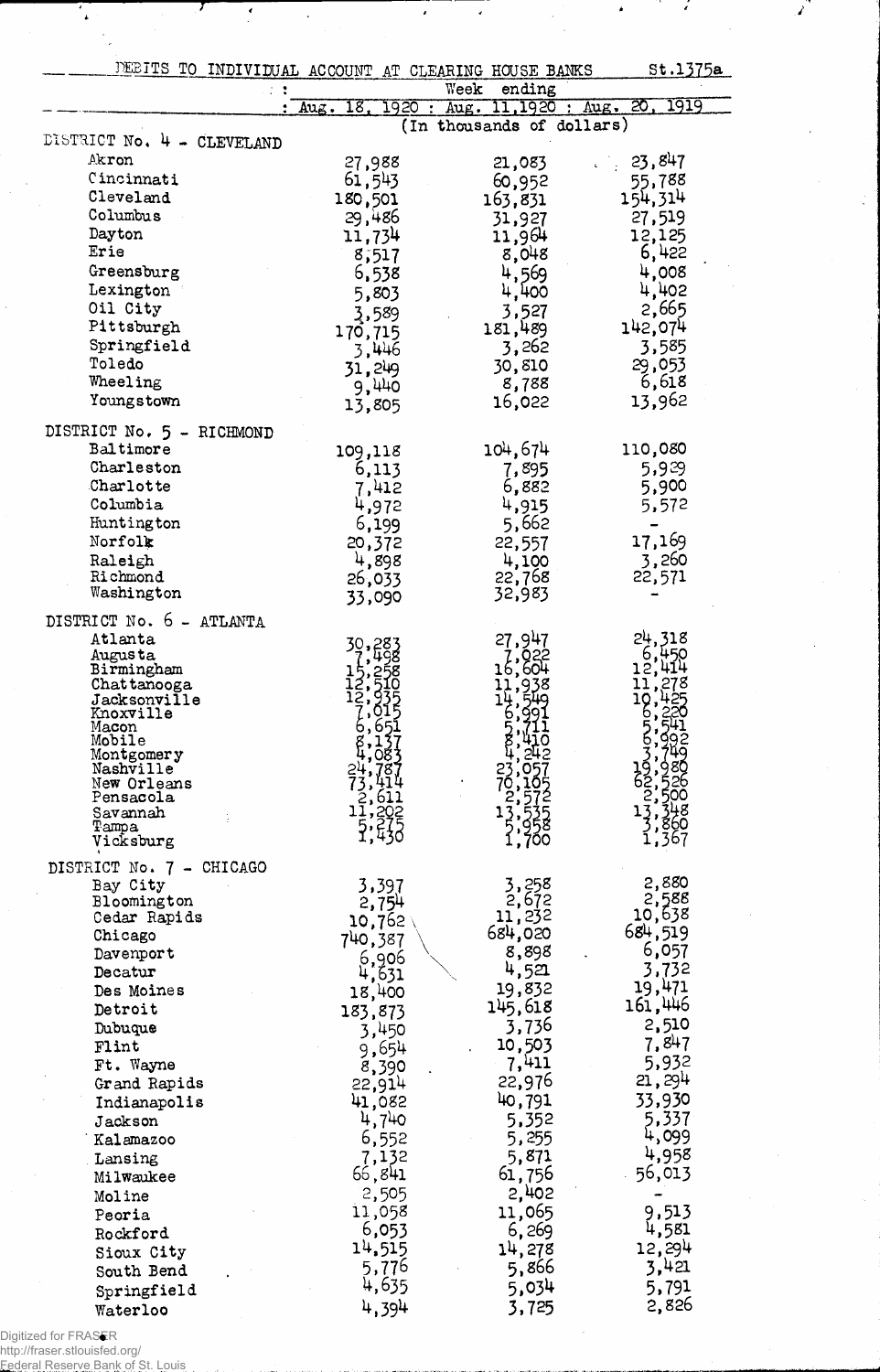| <b>DEBITS TO INDIVIDUAL ACCOUNT AT CLEARING HOUSE BANKS</b> |                     |                                   | st.1375b |
|-------------------------------------------------------------|---------------------|-----------------------------------|----------|
|                                                             |                     | ending<br>Week                    |          |
|                                                             | Aug, 18,            | 1920: Aug. 11,1920: Aug. 20, 1919 |          |
|                                                             |                     | (In thousands of dollars)         |          |
| DISTRICT No. 8 - ST. LOUIS                                  |                     |                                   |          |
| Evansville                                                  | 5,470               | 4,972                             | 3,889    |
| Little Rock                                                 | 7,454               | 7,479                             | 6,580    |
| Louisville                                                  | 28,763              | 33,485                            | 35,702   |
| Memphis                                                     | 27,265              | 24,287                            | 25,463   |
| St. Louis                                                   | 155,968             | 142,966                           | 156,707  |
| DISTRICT No. 9 - MINNEAPOLIS                                |                     |                                   |          |
| Aberdeen                                                    |                     | 1,801                             | 1,875    |
| Billings                                                    | 1,713               | 2,005                             | 2,026    |
| Duluth                                                      | 1,963               | 19,499                            | 17,922   |
|                                                             | 20,080              |                                   | 7,809    |
| Fargo                                                       | 3,266               | 3,506                             | 1,644    |
| Grand Forks                                                 | 1,482               | 1,557                             |          |
| Great Falls                                                 | 1,963               | 2,107                             | 1,793    |
| Helena                                                      | 2,246               | 2,485                             | 2,579    |
| Minneapolis                                                 | 89,918              | 74,295                            | 83,730   |
| St. Paul                                                    | 36,784              | 28,931                            | 37,962   |
| Sioux Falls                                                 | 5,675               | 5,193                             |          |
| Superior                                                    | 2,067               | 2,227                             | 1,819    |
| Winona                                                      | 1,175               | 1,173                             | 879      |
|                                                             |                     |                                   |          |
| DISTRICT No. 10 - KANSAS CITY                               |                     |                                   |          |
| Atchison                                                    | 541                 | 716                               |          |
| Bartlesville                                                | 3,411               | 3,330                             | 2,240    |
| Cheyenne                                                    | 1,795               | 1,929                             |          |
| Colorado Springs                                            | 3,783               | 3,615                             | 4,725    |
| Denver                                                      | 39,464              | 41,408                            | 31,702   |
| Joplin                                                      | 3,611               | 3,651                             | 2,917    |
| Kansas City, Kan.                                           | 4,307               | 4,318                             | 3,789    |
| Kansas City, Mo.                                            | 94,497              | 97,904                            | 114,907  |
| Muskogee                                                    | 4,945               | 5,095                             | 3,286    |
| Oklahoma City                                               | 30,591              | 27,663                            | 16,156   |
| Omaha                                                       |                     | 54,196                            | 71,725   |
| Pueblo                                                      | 57,073              | 4,942                             | 5,112    |
|                                                             | $5,071$<br>$14,384$ | 20,225                            | 19,554   |
| St. Joseph                                                  |                     | 4,982                             | 5,428    |
| Topeka                                                      | 4,429               | 26,821                            | 21,724   |
| Tulsa                                                       | 31,467              |                                   | 12,523   |
| Wichita                                                     | 16,188              | 15,615                            |          |
| DISTRICT No. 11 - DALLAS                                    |                     |                                   |          |
| Albuquerque                                                 | 1,901               | 1,570                             | 1,756    |
| Austin                                                      | 3,026               | 2,822                             | 3,220    |
| Beaumont                                                    | 5,277               | 4,820                             | 3,448    |
|                                                             | 36,089              | 34,654                            | 33,177   |
| Dallas                                                      |                     | 7,266                             | 7,150    |
| El Paso                                                     | 7,402               | 26,483                            | 22,018   |
| Ft. Worth                                                   | 27,015              | 7,613                             | 11,137   |
| Galveston                                                   | 15,174              |                                   | 36,140   |
| Houston                                                     | 41,741              | 35,690                            |          |
| San Antonio                                                 | $7,135$ ·           | 7,501                             | 3,858    |
| Shreveport                                                  | 9,110               | 4,783                             | 5,928    |
| Texarkana                                                   | 1,839               | 1,786                             | 1,710    |
| Tucson                                                      | 1,391               | 1,650                             | 1,083    |
| Waco                                                        | 3,325               | 3,565                             | 3,145    |
|                                                             |                     |                                   |          |

 $\lambda$ 

 $\sqrt{4}$ 

.,

Ţ

 $\boldsymbol{z}$ 

À